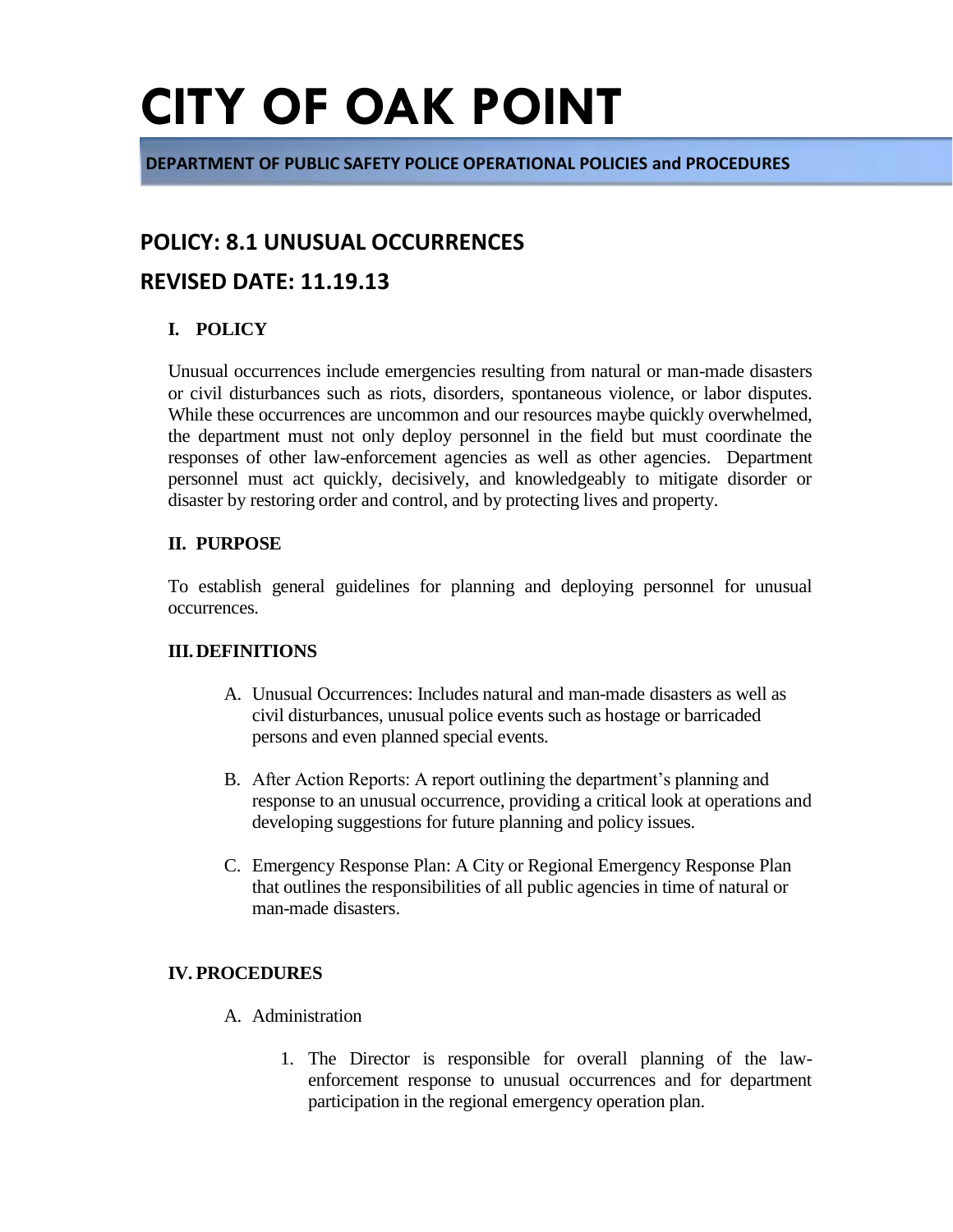#### **DEPARTMENT OF PUBLIC SAFETY POLICE OPERATIONAL POLICIES and PROCEDURES**

- 2. The Director is responsible for coordinating all law enforcement plans with the municipal, county, or state official charged with emergency activities. A copy of the Emergency Operations Plan will be maintained in the Office of the Director, the City Managers Office, and the Patrol Room.
- 3. At least once annually, the department shall conduct training for all personnel on their roles and responsibilities under the city emergency response plan. Copies of the emergency response plan are found in the Director's office, and the patrol room.
- 4. At least annually, the Director is responsible for ensuring the internal review of the Law Enforcement Appendix to the Emergency Response Plan and the other departmental procedures for unusual occurrences.
- B. Special events
	- 1. The Director is responsible for the proper planning of the law enforcement operations for any Special Event held within the city.
	- 2. Special event plans shall include, at a minimum:
		- a. Anticipated personnel needs and assignments
		- b. Special qualification requirements, if any.
		- c. Estimates of traffic, crowd, or crime problems anticipated.
		- d. Clearly written traffic flow plans
		- e. Logistics requirements.
		- f. Any coordination required with outside agencies
- C. Unusual Police Incidents
	- 1. Unusual Police Incidents include:
		- a. Bomb threats or incidents where an evacuation is performed or a device is located.
		- b. Hostage taking where the victim is held after police arrival
		- c. Barricaded Persons with callout
		- d. Hazardous Warrant Service
		- e. Other major incidents where more than three units and a supervisor are utilized.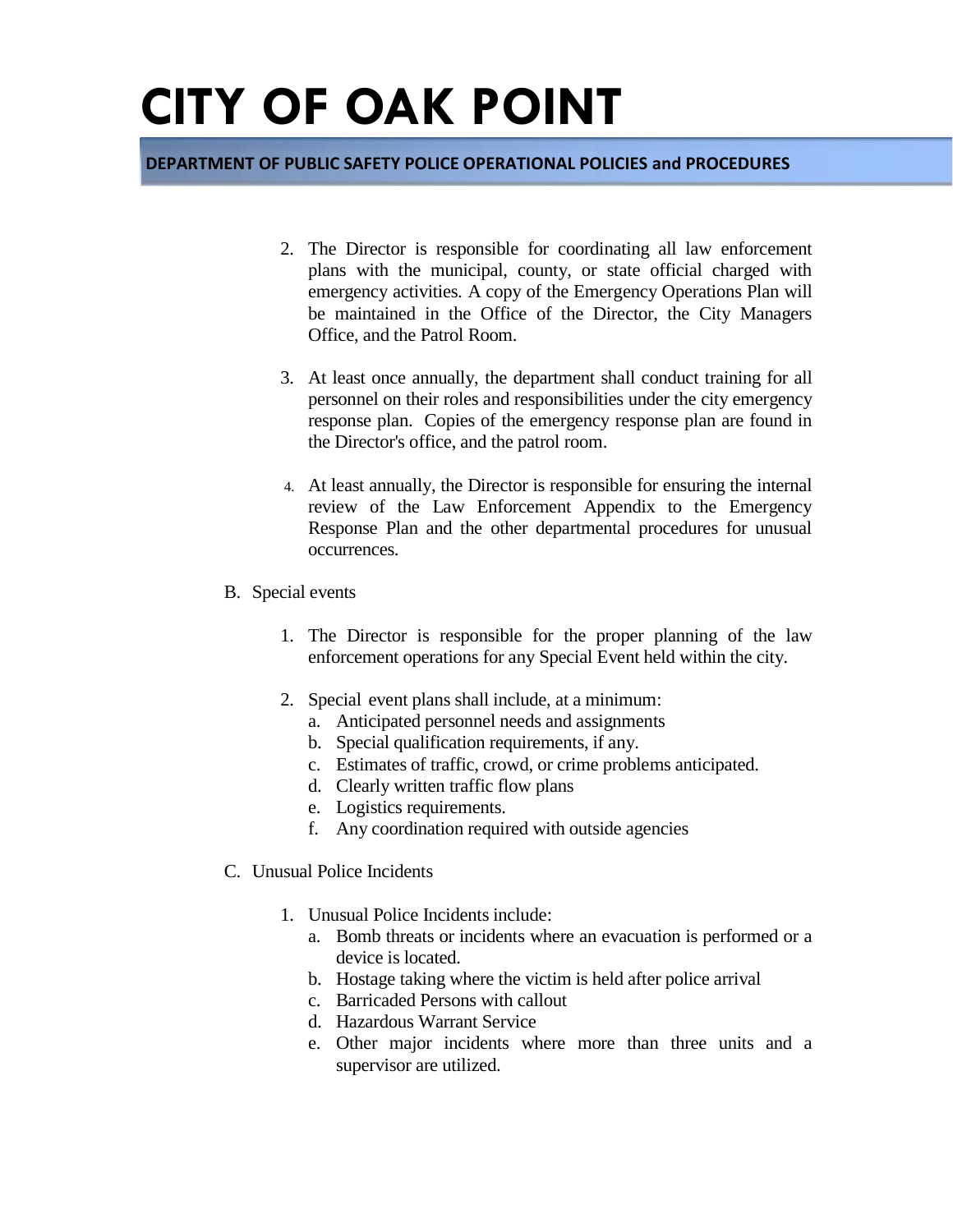### **DEPARTMENT OF PUBLIC SAFETY POLICE OPERATIONAL POLICIES and PROCEDURES**

- 2. The Director is notified immediately if any unusual police events occur.
- 3. The Patrol Standard Operating Procedure provides officers direction in handling many unusual police incidents.
- 4. The department maintains mutual aid agreements with departments with Emergency Response Teams trained and equipped to assist in the successful resolution of Unusual Police Incidents.
- D. Use of National Incident Management System
	- 1. The department trains all personnel in their appropriate level of NIMS courses for understanding of their role in the management of an incident.
	- 2. The NIMS process of Incident Command will be utilized in handling all unusual occurrences where more than three units are utilized.
- E. Mobilization of additional resources
	- 1. In any emergency or special operation where additional law enforcement resources are required, the Director may:
		- a. Hold over the shift due to go off so that personnel of two shifts are available.
		- b. Call back additional personnel.
		- c. Request assistance through mutual aid
	- 2. Some special operations are planned weeks in advance and, where possible, additional personnel required will be given advance notification of time, place, uniform, duties, etc. For other operations such as raids, security considerations may limit advance notification to minutes.
	- 3. All members of the department are subject to immediate recall in the event of an emergency. Failure to respond to an order to report to work shall be grounds for termination.
	- 4. The Director shall assign personnel called back as required, using the skills, knowledge, and abilities of recalled officers where appropriate.